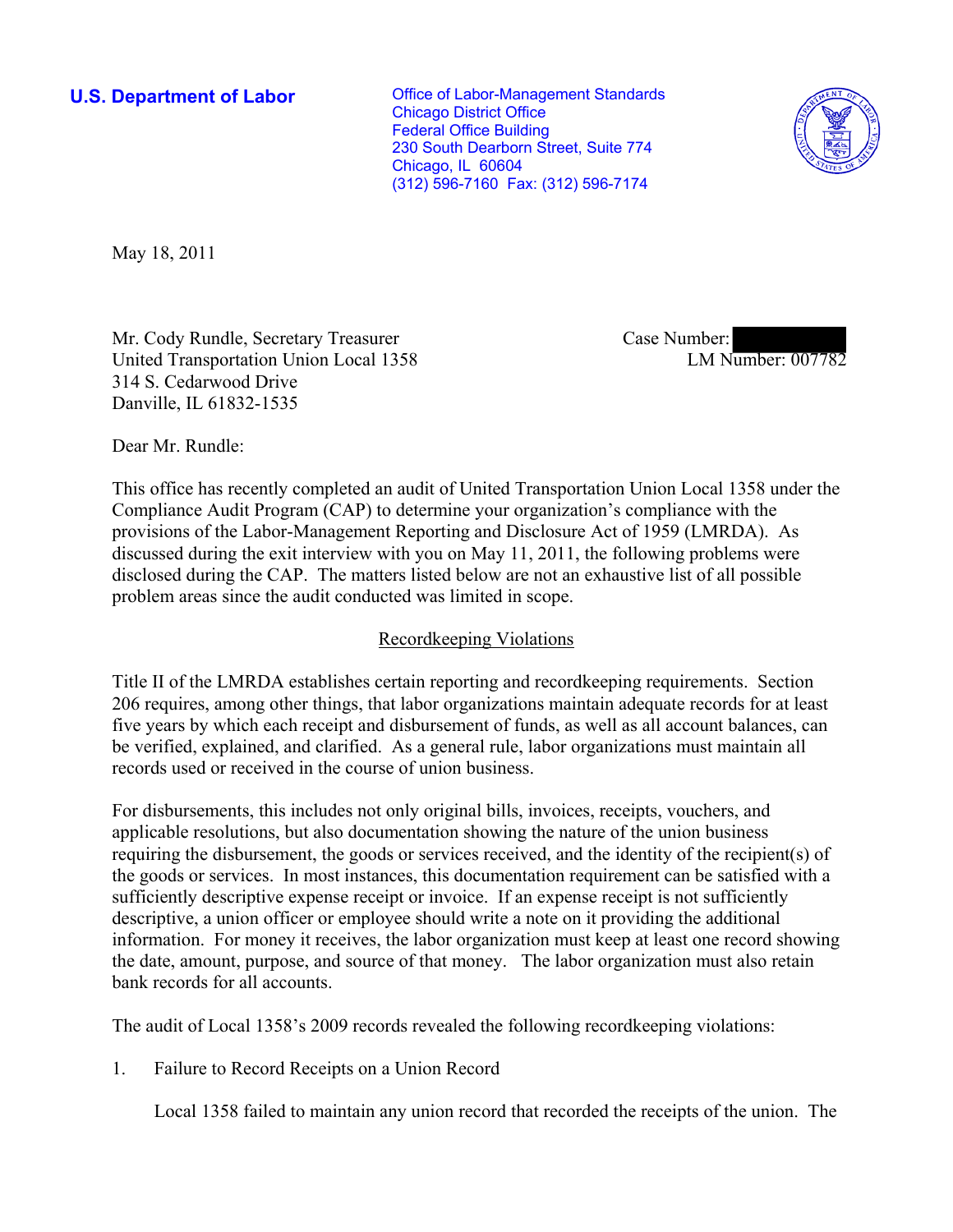union must maintain a receipts record, such as a receipts journal, that includes an adequate identification of all money the union receives. The record should show the date and amount received, and the source of the money.

2. Meal and Gasoline Expenses

Local 1358 records of meal expenses did not always include written explanations of union business conducted or the names and titles of the persons incurring the restaurant charges. Union records of meal expenses must include written explanations of the union business conducted and the full names and titles of all persons who incurred the restaurant charges. Also, the records retained must identify the names of the restaurants where the officers or employees incurred meal expenses. Local 1358 records of gasoline expenses did not always have the names of the union officers incurring the charges. Union records of gasoline expenses must include the names of all persons incurring these charges.

3. Lack of Authorization for Salary and Other Disbursements

Local 1358 did not maintain records to verify that the salaries and other disbursements reported in Item 24 (All Officers and Disbursements to Officers) on the LM-3 was the authorized amount. The union must keep a record, such as meeting minutes, to show the level of salary, allowances, and expenses (if any) that the union's officers are entitled.

Based on your assurance that Local 1358 will retain adequate documentation in the future, OLMS will take no further enforcement action at this time regarding the above violations.

## Reporting Violations

The audit disclosed a violation of LMRDA Section 201(b), which requires labor organizations to file annual financial reports accurately disclosing their financial condition and operations. The Labor Organization Annual Report Form LM-3 filed by Local 1358 for the fiscal year ended December 31, 2009, was deficient in the following areas:

1. Dues Receipts and Per Capita Tax

Local 1358 did not correctly report the amount of dues in Item 38 (Dues) and did not correctly report the amount of per capita tax in Item 47 (Per Capita Tax) of the LM-3. The International Union received the dues checkoff directly from the employer. Local 1358 did not receive any portion of the \$47,793 per capita tax that the International Union retained; therefore, this amount should not have been included in Items 38 and 47 of the LM-3.

According to the LM-3 instructions, if an intermediate or parent body labor organization receives dues checkoff directly from an employer on behalf of a union, do not report in Item 38 the portion retained by that organization for per capita tax and do not report in Item 47 the per capita tax retained.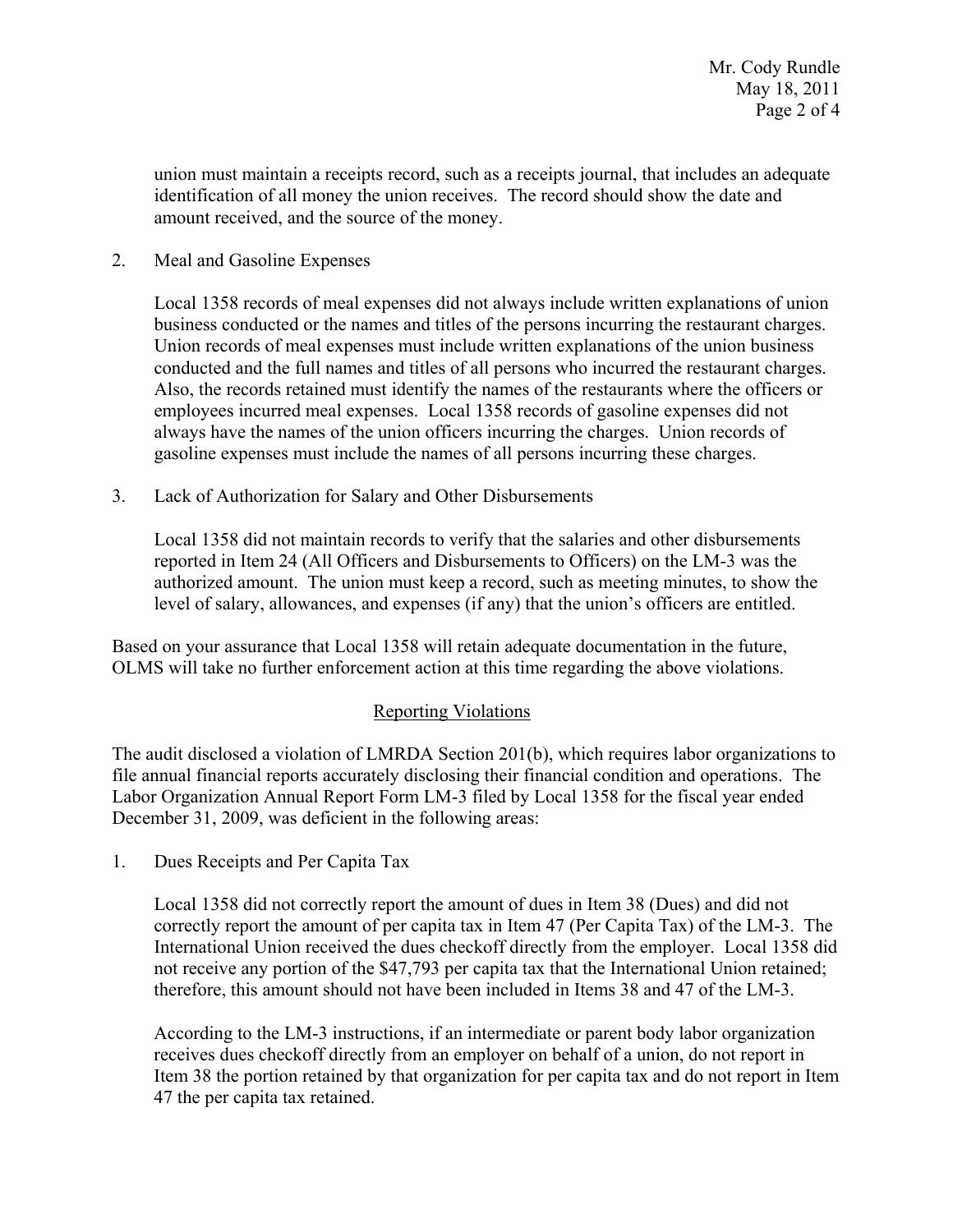2. Disbursements to Officers

Local 1358 did not include a salary disbursement of \$300 to President Mark Pesek on September 22, 2009, in the amounts reported in Item 24 (All Officers and Disbursements to Officers). It appears the union erroneously reported this payment in Item 54 (Other Disbursements).

The union must report most direct disbursements to Local 1358 officers and some indirect disbursements made on behalf of its officers in Item 24. A "direct disbursement" to an officer is a payment made to an officer in the form of cash, property, goods, services, or other things of value. See the instructions for Item 24 for a discussion of certain direct disbursements to officers that do not have to be reported in Item 24. An "indirect disbursement" to an officer is a payment to another party (including a credit card company) for cash, property, goods, services, or other things of value received by or on behalf of an officer. However, indirect disbursements for temporary lodging (such as a union check issued to a hotel) or for transportation by a public carrier (such as an airline) for an officer traveling on union business should be reported in Item 48 (Office and Administrative Expense).

3. Officer Salaries and Other Disbursements

Local 1358 did not properly report the gross salary and other disbursements of each officer in Item 24. Certain officers receive monthly payments from the union to compensate them for lost time and expenses incurred while conducting union business. All disbursements to the officers were recorded on the LM-3 in Column E (Other Disbursements). However, these disbursements from the union should have been allocated between Column D (Gross Salary) and Column E (Other Disbursements). The instructions for the LM-3 require that disbursements for lost time or time devoted to union activities be included in Column D of Item 24.

4. Pay an Employee More Than \$10,000

Item 17 (Pay any employee salary, allowances, and other expenses which together with any payments from affiliates, totaled more than \$10,000?) should have been answered, "No," because the union does not have any employee on the payroll. Although the union pays the local chairman more than \$10,000 for wages and expenses, the local chairman is not an employee but an officer of the union. All disbursements to officers are reported in Item 24.

As we discussed during the exit interview, Local 1358 must file an amended Form LM-3 to correct the deficient items discussed above. As the union has already filed the LM-3 for fiscal year 2010, Local 1358 can file an amended report for fiscal year 2010 to correct the above items that are also deficient in the 2010 report. I explained to you the filing procedures and the availability of filing software on the OLMS website (www.olms.dol.gov). The amended 2010